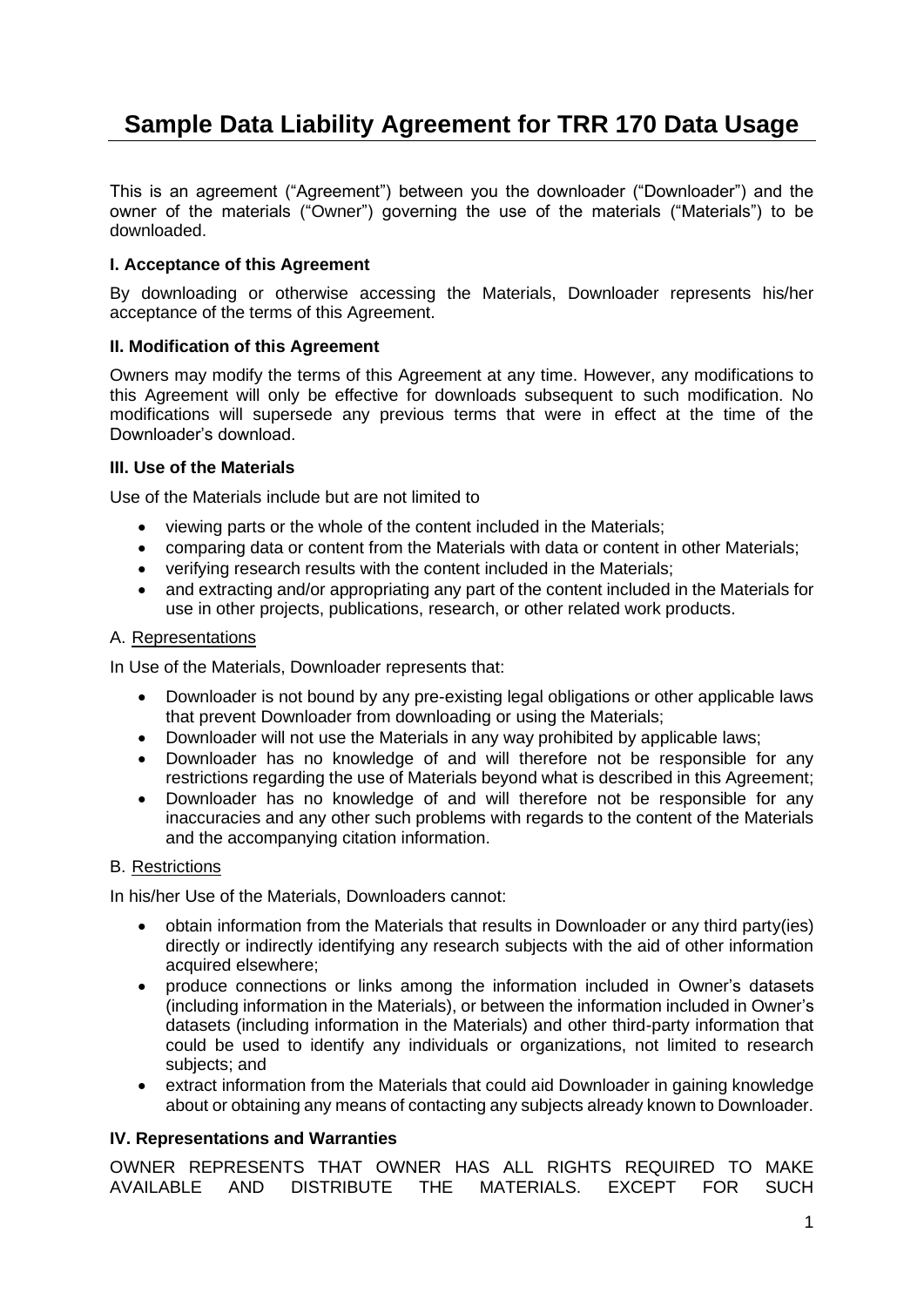REPRESENTATION, THE MATERIALS IS PROVIDED "AS IS" AND "AS AVAILABLE" AND WITHOUT WARRANTY OF ANY KIND, EXPRESS OR IMPLIED, INCLUDING, BUT NOT LIMITED TO, NON-INFRINGEMENT, MERCHANTABILITY AND FITNESS FOR A PARTICULAR PURPOSE, AND ANY WARRANTIES IMPLIED BY ANY COURSE OF PERFORMANCE OR USAGE OF TRADE, ALL OF WHICH ARE EXPRESSLY DISCLAIMED.

WITHOUT LIMITING THE FOREGOING, OWNER DOES NOT WARRANT THAT: (A) THE MATERIALS ARE ACCURATE, COMPLETE, RELIABLE OR CORRECT; (B) THE MATERIALS FILES WILL BE SECURE ; (C) THE MATERIALS WILL BE AVAILABLE AT ANY PARTICULAR TIME OR LOCATION; (D) ANY DEFECTS OR ERRORS WILL BE CORRECTED; (E) THE MATERIALS AND ACCOMPANYING FILES ARE FREE OF VIRUSES OR OTHER HARMFUL COMPONENTS; OR (F) THE RESULTS OF USING THE MATERIALS WILL MEET DOWNLOADER'S REQUIREMENTS. DOWNLOADER'S USE OF THE MATERIALS IS SOLELY AT DOWNLOADER'S OWN RISK.

# **V. Limitation of Liability**

IN NO EVENT SHALL OWNER BE LIABLE UNDER CONTRACT, TORT, STRICT LIABILITY, NEGLIGENCE OR ANY OTHER LEGAL THEORY WITH RESPECT TO THE MATERIALS (I) FOR ANY DIRECT DAMAGES, OR (II) FOR ANY LOST PROFITS OR SPECIAL, INDIRECT, INCIDENTAL, PUNITIVE, OR CONSEQUENTIAL DAMAGES OF ANY KIND WHATSOEVER.

## **VI. Indemnification**

Downloader will indemnify and hold Owner harmless from and against any and all loss, cost, expense, liability, or damage, including, without limitation, all reasonable attorneys' fees and court costs, arising from the i) Downloader's misuse of the Materials; (ii) Downloader's violation of the terms of this Agreement; or (iii) infringement by Downloader or any third party of any intellectual property or other right of any person or entity contained in the Materials. Such losses, costs, expenses, damages, or liabilities shall include, without limitation, all actual, general, special, and consequential damages.

## **VII. Dispute Resolution**

Downloader and Owner agree that any cause of action arising out of or related to the download or use of the Materials must commence within one (1) year after the cause of action arose; otherwise, such cause of action is permanently barred.

This Agreement shall be governed by and interpreted in accordance with the laws of the Federal Republic of Germany (excluding the conflict of laws rules thereof). All disputes under this Agreement will be resolved in the applicable state or federal courts of the Federal Republic of Germany. Downloader consents to the jurisdiction of such courts and waives any jurisdictional or venue defenses otherwise available.

## **VIII. Integration and Severability**

This Agreement represents the entire agreement between Downloader and Owner with respect to the downloading and use of the Materials, and supersedes all prior or contemporaneous communications and proposals (whether oral, written or electronic) between Downloader and Owner with respect to downloading or using the Materials. If any provision of this Agreement is found to be unenforceable or invalid, that provision will be limited or eliminated to the minimum extent necessary so that the Agreement will otherwise remain in full force and effect and enforceable.

## **IX. Miscellaneous**

Owner may assign, transfer or delegate any of its rights and obligations hereunder without consent. No agency, partnership, joint venture, or employment relationship is created as a result of the Agreement and neither party has any authority of any kind to bind the other in any respect outside of the terms described within this Agreement. In any action or proceeding to